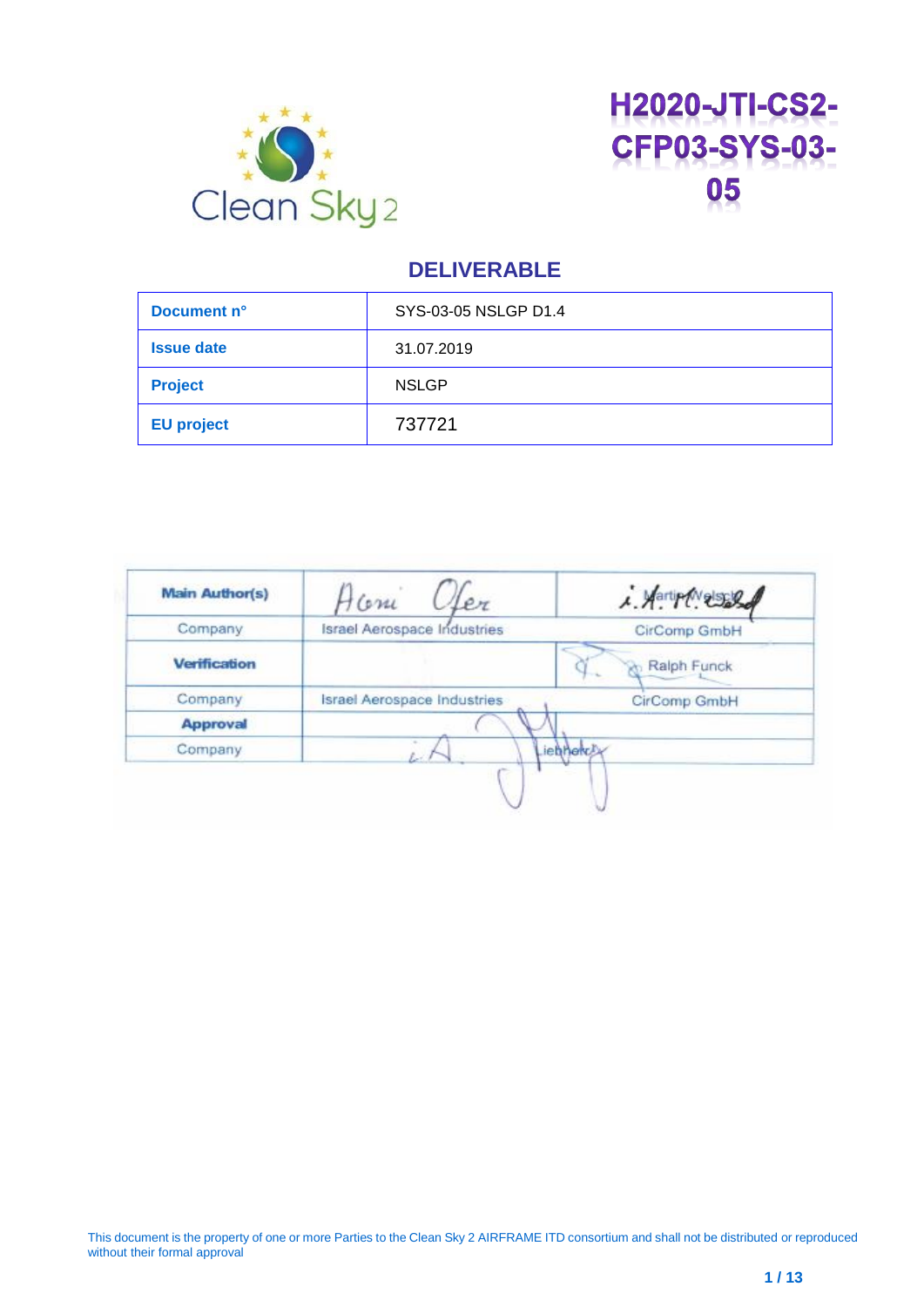



| ∣ Document n°      | SYS-03-05 NSLGP D1.4      |
|--------------------|---------------------------|
| l Document Title   | <b>PUBLISHABLE REPORT</b> |
| <b>Saue date</b> i | 31.07.2019                |

#### **Abstract:**

| <b>Revision History Table</b> |                   |                   |
|-------------------------------|-------------------|-------------------|
| Version n°                    | <b>Issue Date</b> | Reason for change |
| new                           | 31.07.2019        | First release     |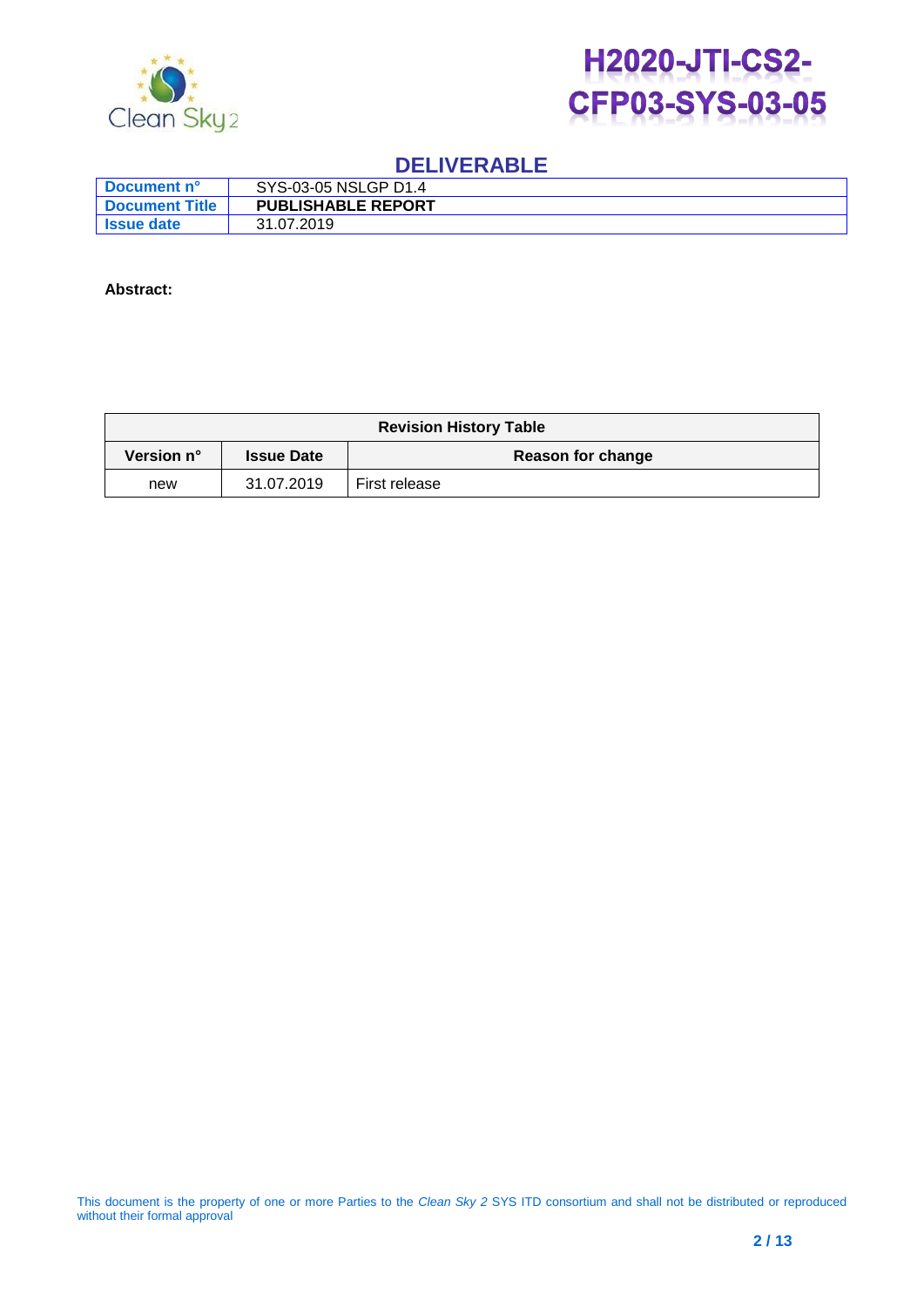



| ∣ Document n°     | SYS-03-05 NSLGP D1.4      |
|-------------------|---------------------------|
| ∣ Document Title⊹ | <b>PUBLISHABLE REPORT</b> |
| ' Issue date      | 31.07.2019                |

# **Partners involved in the document**

| <b>Nb</b> | Member name                 | <b>Short name</b> | Check if<br>involved |
|-----------|-----------------------------|-------------------|----------------------|
|           | Israel Aerospace Industries | IAI               |                      |
|           | CirComp GmbH                | CirComp           |                      |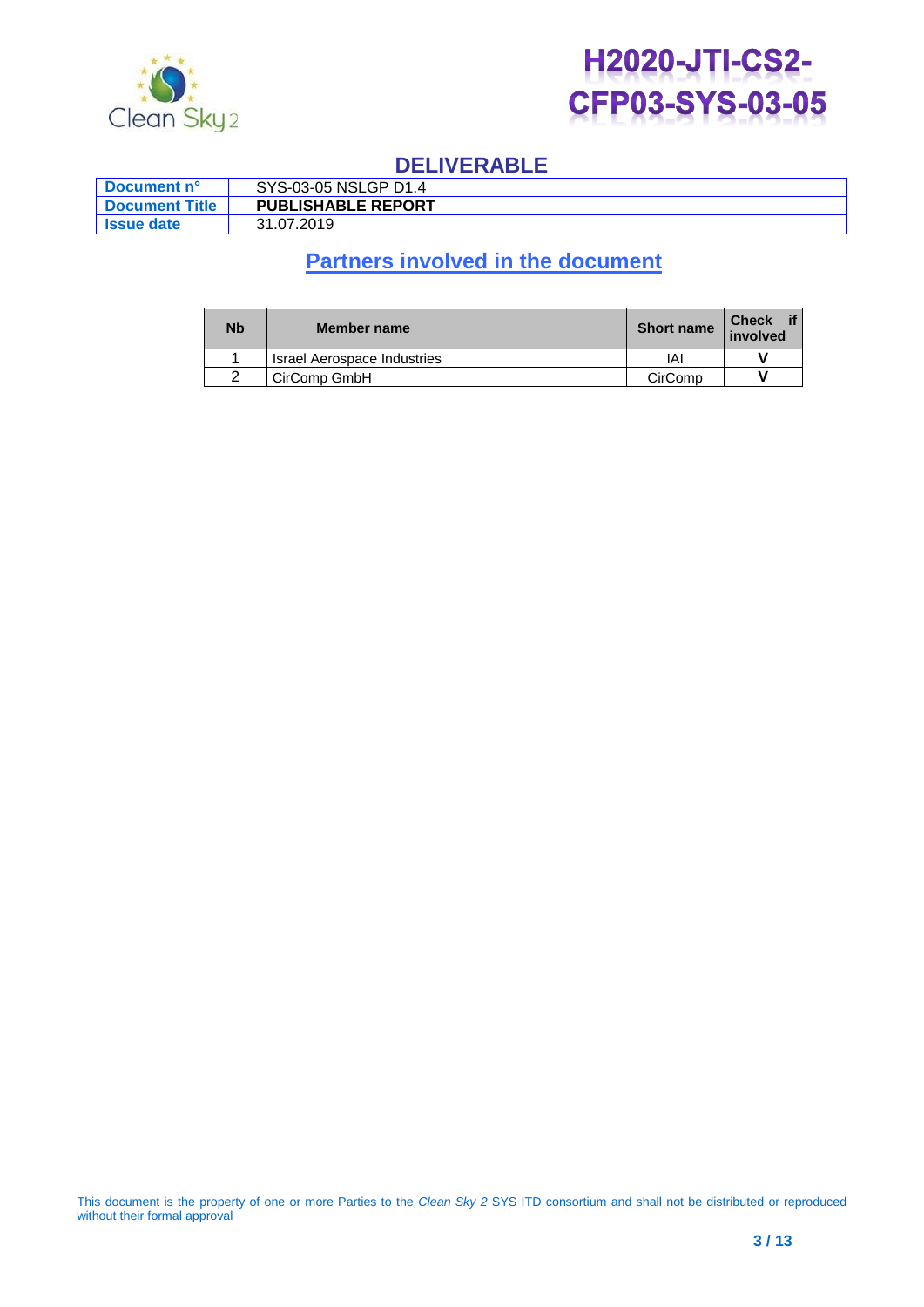



| Document n°           | SYS-03-05 NSLGP D1.4      |
|-----------------------|---------------------------|
| <b>Document Title</b> | <b>PUBLISHABLE REPORT</b> |
| I Issue date          | 31.07.2019                |

# **TABLE OF CONTENTS**

1.1. Overview of [the results and the project............................................................................................](#page-4-0) 5

## **TABLE OF TABLES**

**Es konnten keine Einträge für ein Abbildungsverzeichnis gefunden werden.**

## **TABLE OF FIGURES**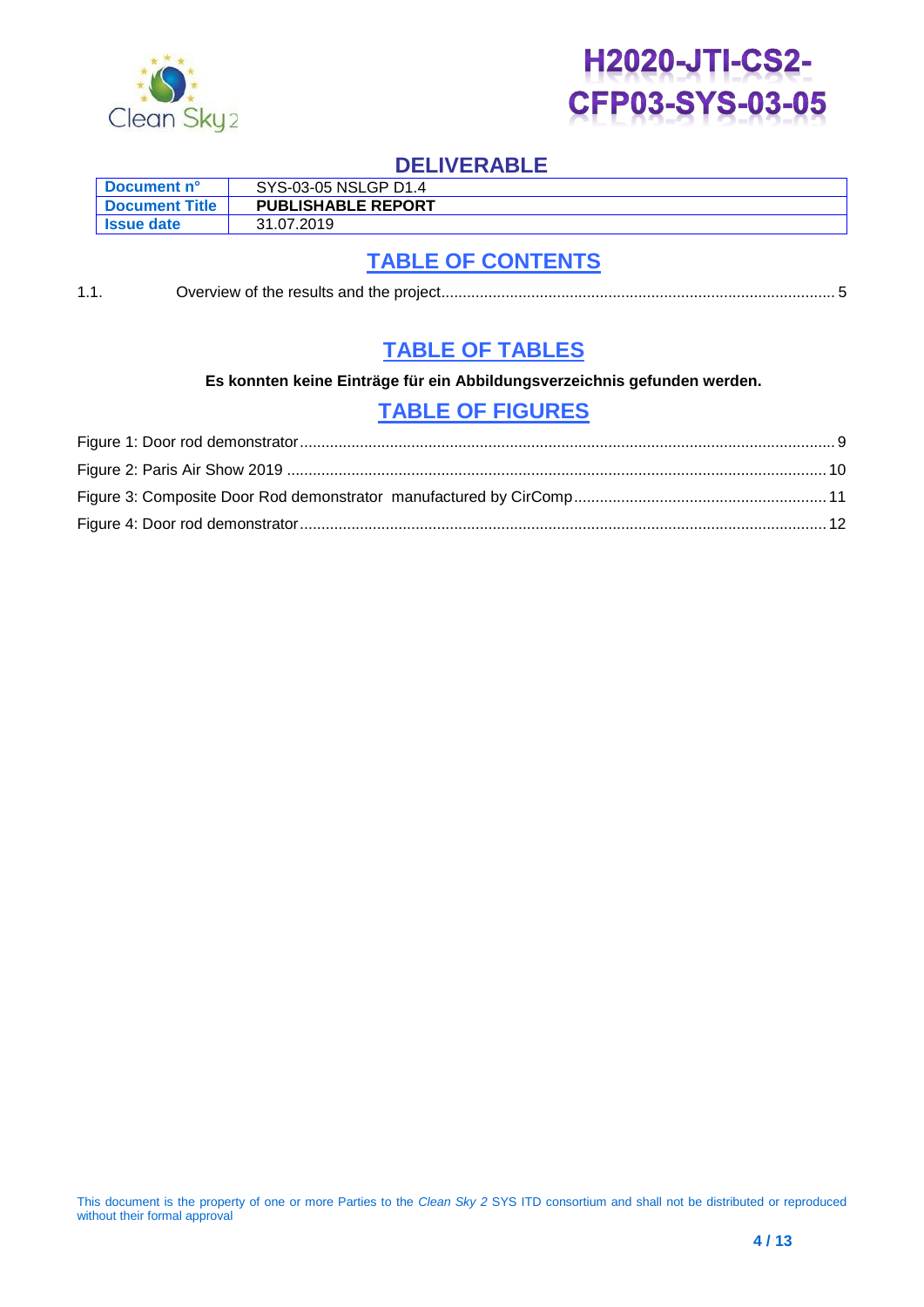



| ∣ Document n°         | SYS-03-05 NSLGP D1.4      |
|-----------------------|---------------------------|
| <b>Document Title</b> | <b>PUBLISHABLE REPORT</b> |
| <b>Saue date</b> i    | 31.07.2019                |

## <span id="page-4-0"></span>**1.1. Overview of the results and the project**

The objective of the EU project NSLGP (Non Structural Landing Gear Parts) was to develop, manufacture and test non-structural landing gear parts for regional aircraft based on advanced carbon fiber composite material systems.

In this project, Liebherr was the Topic Manager, collaborating with Israel Aerospace industries (IAI) and CirComp GmbH. The target of this project was to achieve weight reduction, low cost serial production, and capability of the parts to integrate into automatic manufacturing processes.

The main output from the project was a full demonstration of the technology and manufacturing of composite door rod and door linkage components with advantages of reducing manufacturing costs and weight in comparison to metal parts, by selecting appropriate manufacturing technology and optimized design methodology.

The conceptual approach for a low cost product was dependent most of all on the preferred technology stream incorporating the following parameters:

- Integration to automated manufacture processing.
- Using aerospace approved materials and processes.
- Design optimization and assembly simplification.

#### **Door linkage**

**Israel Aerospace Industries** (IAI) has a proven track record of in-house design and development of a family of business jets as well as a wide range of other aerospace products. This includes all necessary design, analysis, testing, certification, manufacturing and assembly capabilities for composite structure. Most importantly, over the past 60 years IAI has been dealing with the challenging task of optimizing structural cost, safety and weight for low volume production of relatively small aircraft, one of the main objectives of the present strategic thrust.

Currently, IAI is developing, manufacturing and testing non-structural complex parts for landing gear assemblies with the support of the EU Clean Sky 2 Framework. Automated preform preparation by TFP (Tailored Fibre Placement) and RTM (Resin Transfer Moulding) technologies are used in the manufacturing process with specific complex tools that can be adapted for automatic production.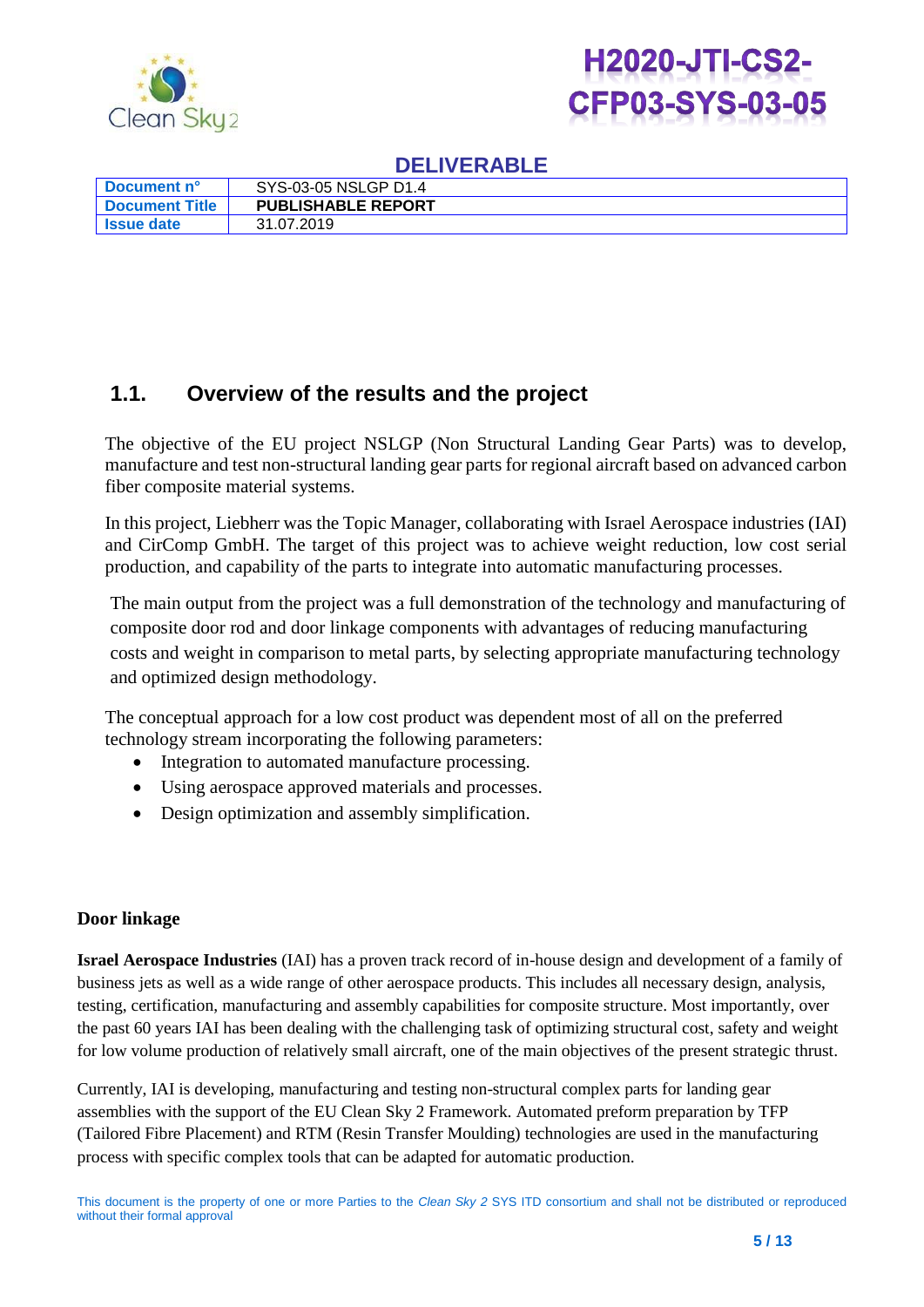



| ∣ Document n°     | SYS-03-05 NSLGP D1.4      |
|-------------------|---------------------------|
| ∣ Document Title∶ | <b>PUBLISHABLE REPORT</b> |
| <b>Same date</b>  | 31.07.2019                |

The advantages of this process are:

- Freedom to design any fiber orientation allowing for a more optimal and efficient design.
- Reducing weight and cost (by reducing scrap material).
- Reduction of touch labour and improving repeatability of the preform layup.

Key parameters of the door linkage:

- Depth: 38.1 mm
- Length and Width about 420 x 250 mm
- Ultimate load in tension: 19,042N
- Ultimate load in compression: 59,082 N



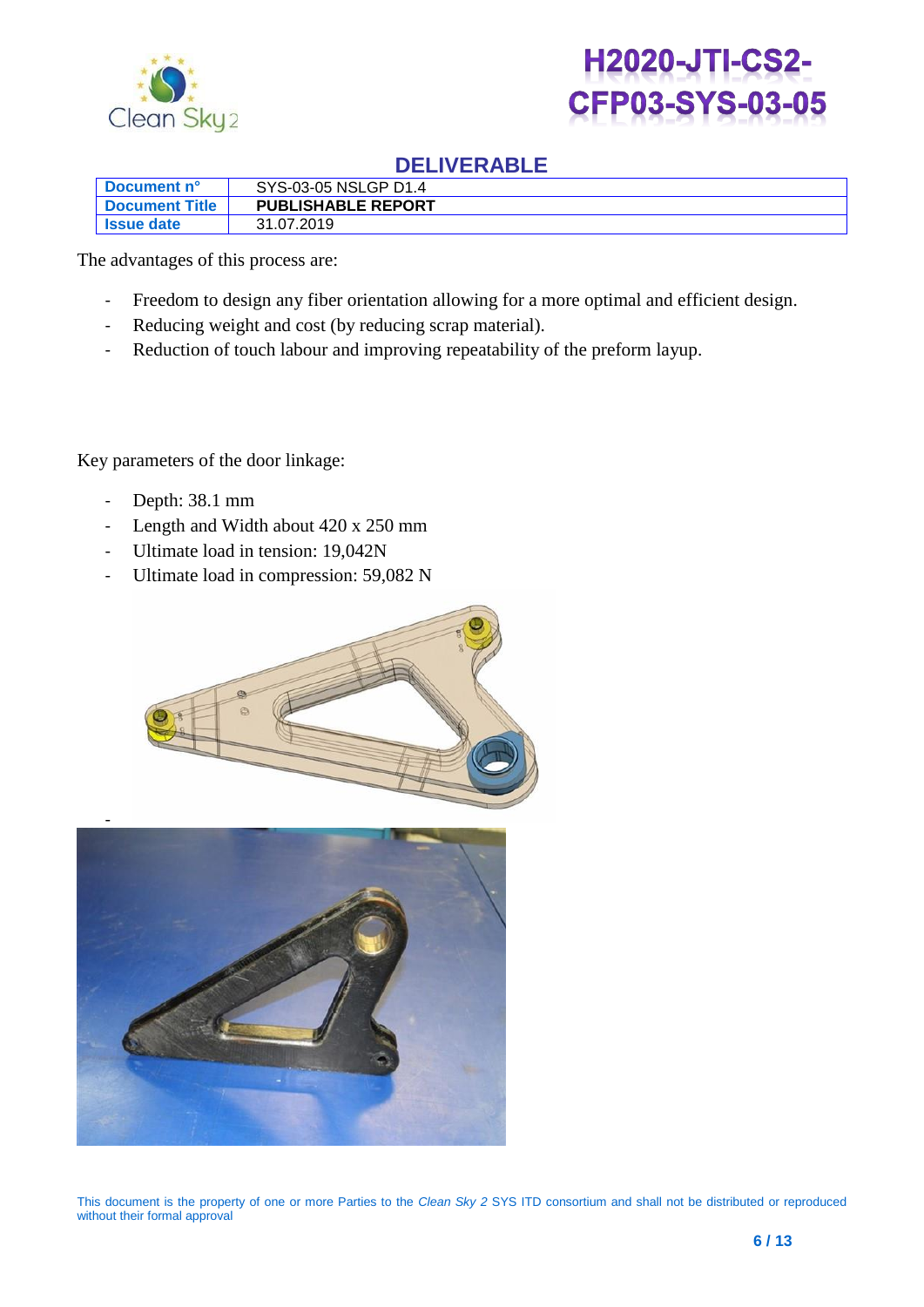



| Document n°           | SYS-03-05 NSLGP D1.4      |
|-----------------------|---------------------------|
| <b>Document Title</b> | <b>PUBLISHABLE REPORT</b> |
| I Issue date          | 31.07.2019                |

#### **Door Rod**

**CirComp** manufactures customized components from composite materials by using the CNC controlled filament winding, thermoplastic pultrusion or resin transfer moulding (RTM) processes. Throughout many years CirComp has gathered outstanding experience and knowhow in the field of manufacturing components from composite materials. CirComp is certified according to ISO 9001:2015, EN 9100:2018 and Nadcap.

One of their latest aerospace developments is a composite **AIRSTRUT**® for opening the landing gear doors of aircraft. The strut is characterized by its slim design in the area of force introduction and the high buckling stability in the center of the component. The load introduction is achieved by a form-fit connection. Compared to the approved aluminum rod the weight saving of the composite door rod is about 50 %.

Key parameters of the door rod:

- Eye to eye length: 1.302 mm
- Outer diameter in the rod center: 38 mm
- Outer diameter at the rod body end: 26,2 mm
- Ultimate load in tension: 17.466 N
- Ultimate load in compression: 12.664 N

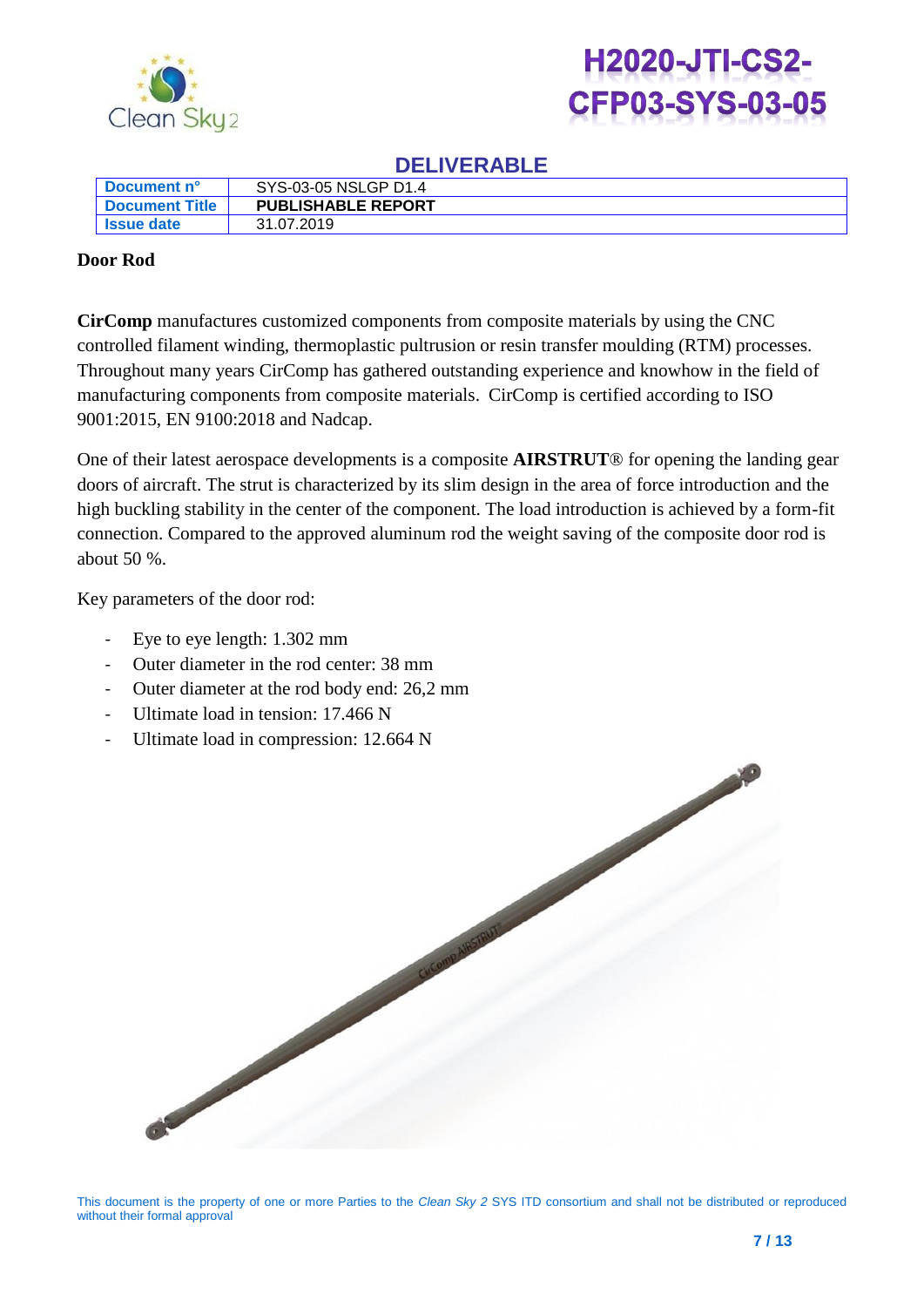



| ∣ Document n°         | SYS-03-05 NSLGP D1.4      |
|-----------------------|---------------------------|
| <b>Document Title</b> | <b>PUBLISHABLE REPORT</b> |
| ' Issue date          | 31.07.2019                |

## **1.2. Innovation**

The NSLGP project innovation activities were:

- Automated process-using innovative technology TFP (Tailored Fibre Placement ) for the door linkage and FW (Filament Winding ) for the door rod.
	- Automated foam core manufacturing for the door rod.
	- New slim design for the load transmission area of the door rod
- One shot linkage component after injection.
- Assembly without extra machining door linkage assembly preform with inserted bushings before RTM process
- Optimization of manufacture (using two sub-preforms with overlap technology to prepare one preform assembly for rtm injection) as shown below.

#### Initial step for the overlap technology



#### **Final step**

Layer geometry

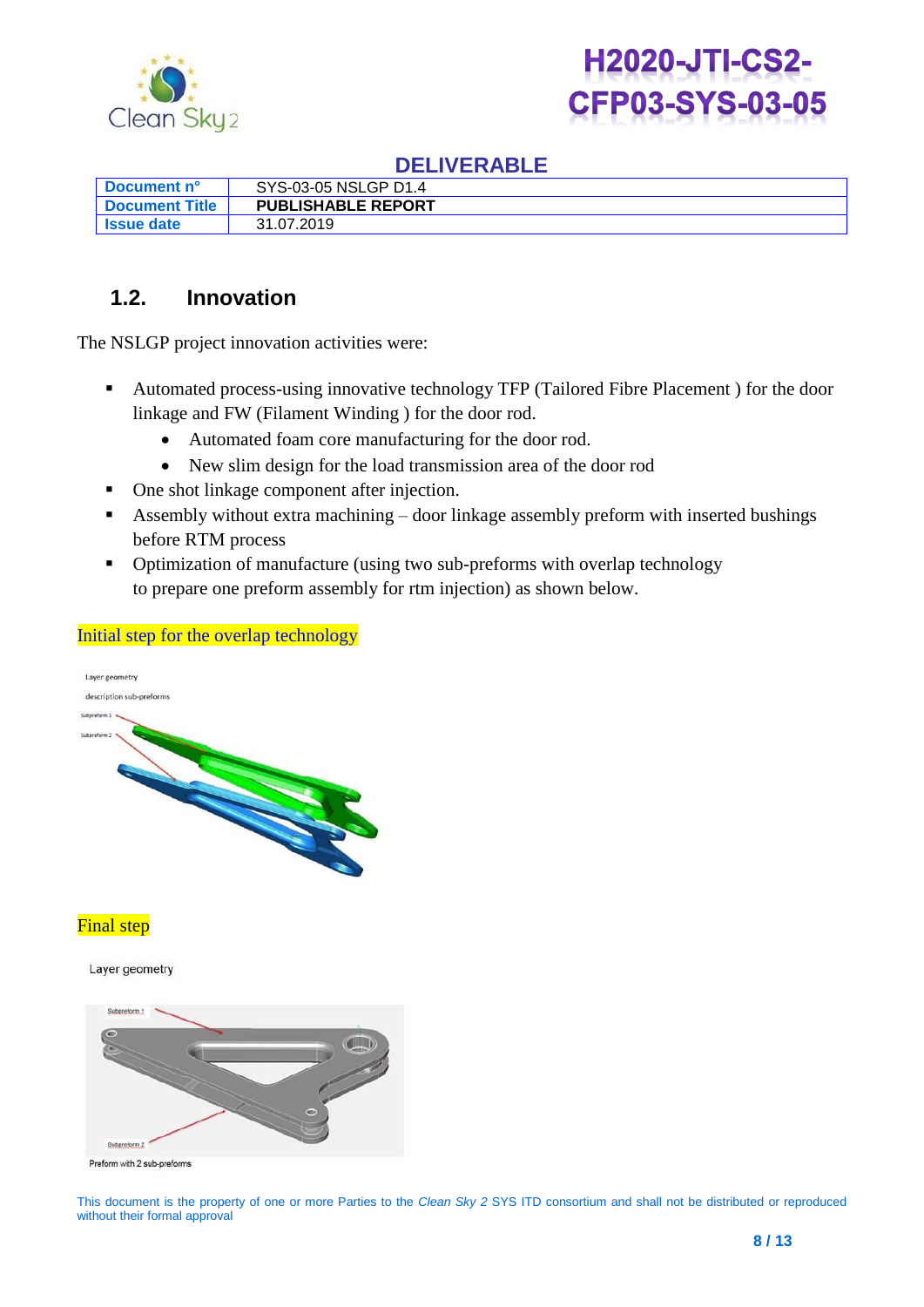



| ∣ Document n°     | SYS-03-05 NSLGP D1.4      |
|-------------------|---------------------------|
| l Document Title  | <b>PUBLISHABLE REPORT</b> |
| <b>Issue date</b> | 31.07.2019                |

## **1.3. Exploitation and dissemination in the project**

# **Dissemination**

[Figure 1](#page-8-0) shows a 3D-Model of the final composite door rod.



<span id="page-8-0"></span>Figure 1: Door rod demonstrator

The composite door rod was presented to the public for the first time at the Paris Air Show in 2019 (see [Figure 2\)](#page-9-0).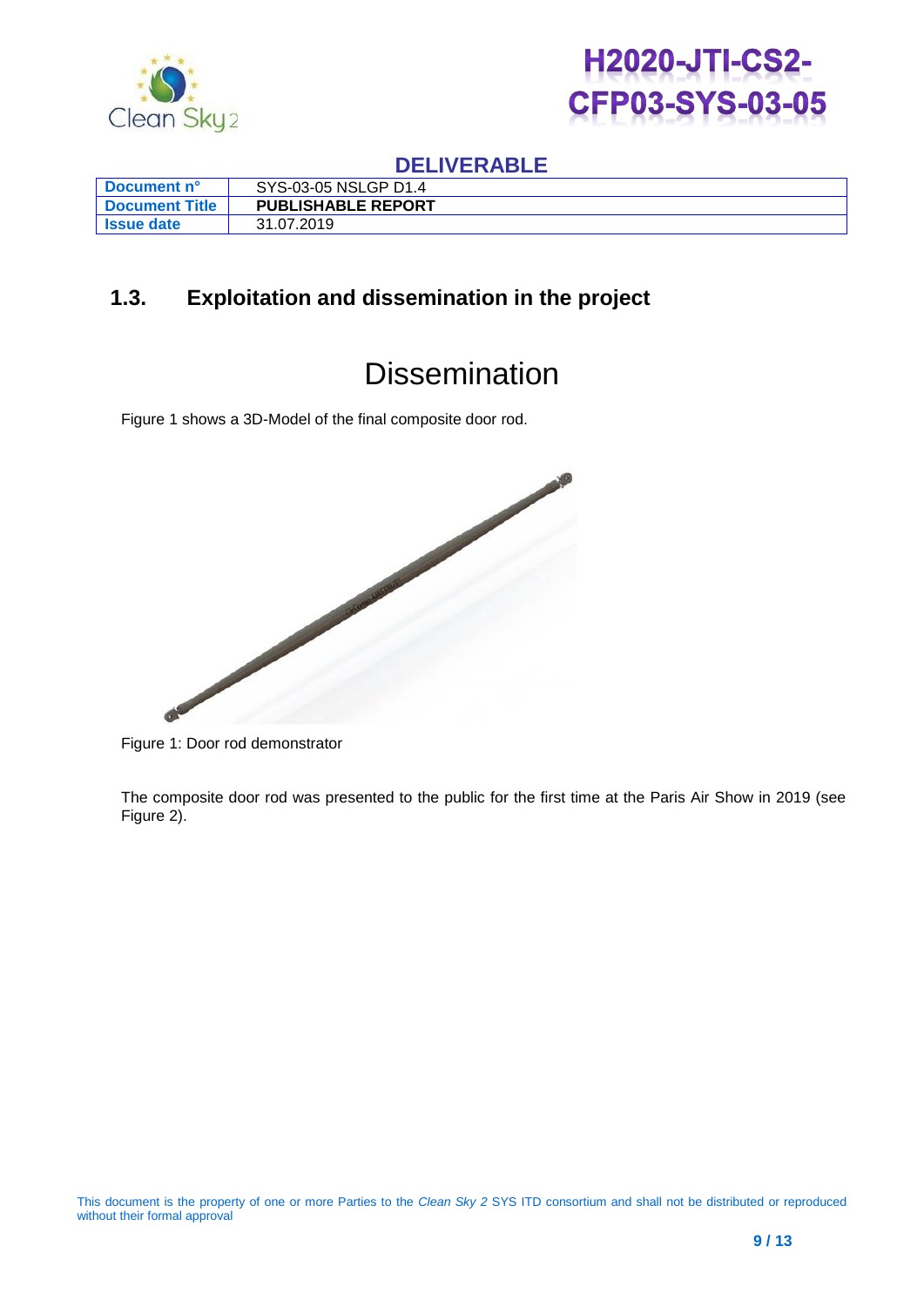



|                       | <b>DELIVERADLE</b>                                                                                       |
|-----------------------|----------------------------------------------------------------------------------------------------------|
| Document n°           | SYS-03-05 NSLGP D1.4                                                                                     |
| <b>Document Title</b> | <b>PUBLISHABLE REPORT</b>                                                                                |
| <b>Issue date</b>     | 31.07.2019                                                                                               |
|                       | CirComp<br>CirComp<br>Composite parts for your needs<br>Bo<br>学习<br>MPS 20<br>mp<br>irStrut <sup>*</sup> |

<span id="page-9-0"></span>Figure 2: Paris Air Show 2019

Publication of Brochure

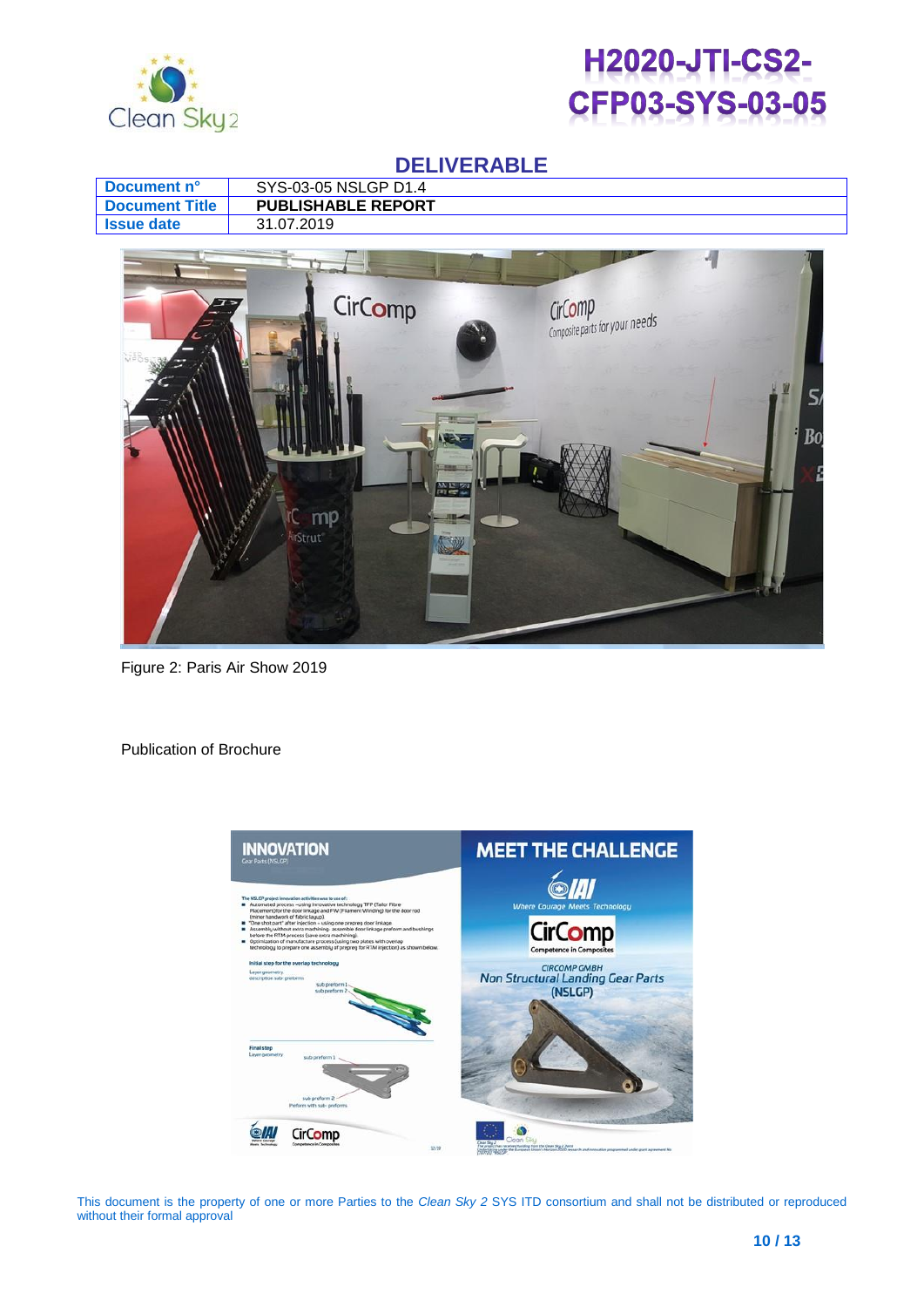



| <b>Document n°</b>      | SYS-03-05 NSLGP D1.4      |
|-------------------------|---------------------------|
| <u>I Document Title</u> | <b>PUBLISHABLE REPORT</b> |
| <b>Saue date</b>        | 31.07.2019                |

# **Exploitations**

IAI intended to use the projects results for further developments of landing gear composite parts, the project help IAI to discover new technologies which will help IAI for further developments of structural parts, project innovation of making parts by automated process will help IAI and CirComp to reduce cost and make more projects available, the knowledge and experience of assembly without extra machining will optimize the manufacture process.

<span id="page-10-0"></span>

*Figure 3: Composite Door Rod demonstrator manufactured by CirComp*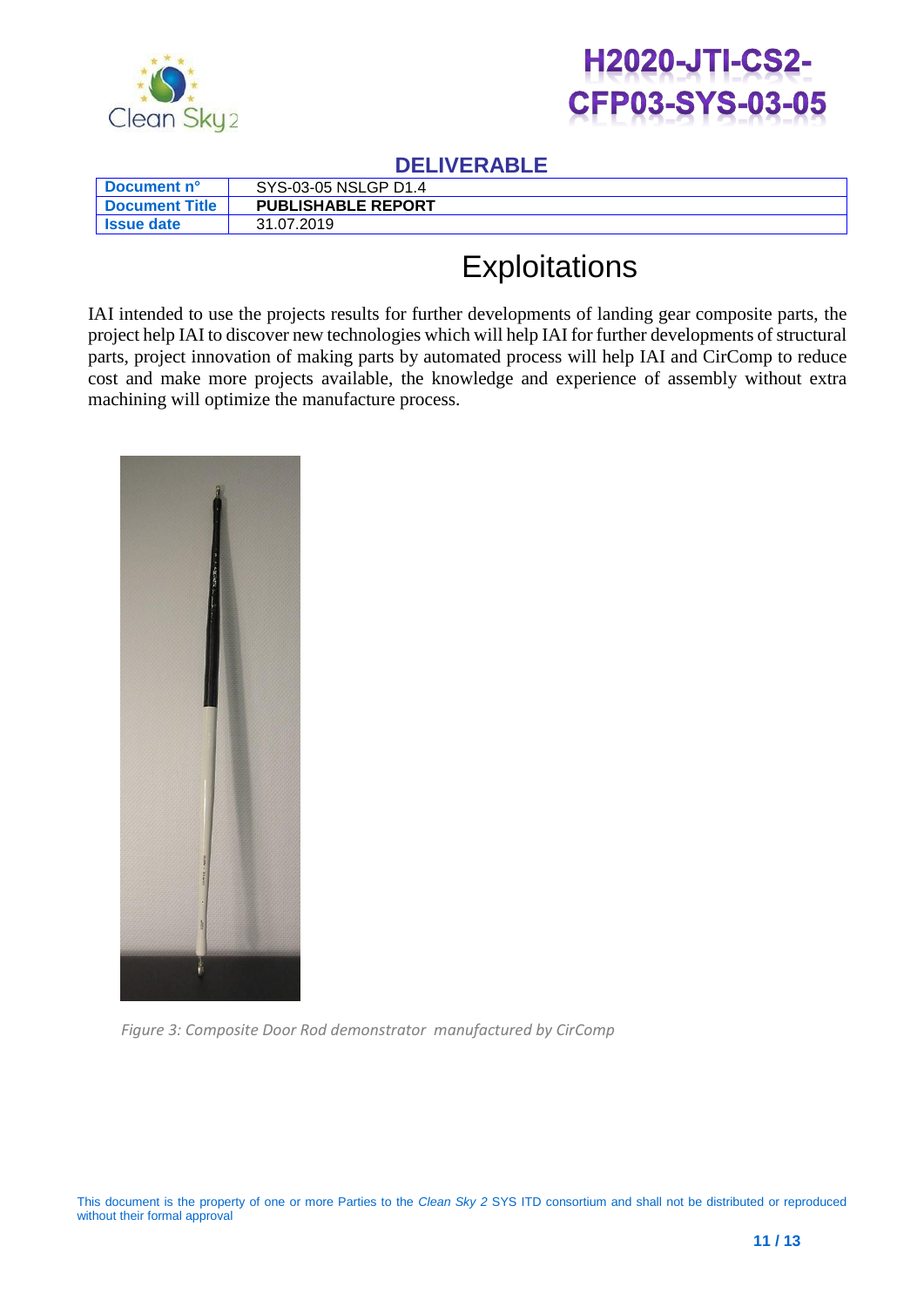



| ∣ Document n°    | SYS-03-05 NSLGP D1.4      |
|------------------|---------------------------|
| l Document Title | <b>PUBLISHABLE REPORT</b> |
| <b>Same date</b> | 31.07.2019                |



Figure 4: Door rod demonstrator

## <span id="page-11-0"></span>**1.4. Conclusion of the project**

The main output from the project demonstrates the technology and manufacturing of composite parts like the door rod and the door linkage with the aim of reduced manufacturing costs. This is concurrent with improvements in design and manufacturing ability, optimized design methodology and advanced manufacturing technology which lead to lower component weights. This results in a significant reduction of fuel consumption which in turn mitigates Life Cycle Cost and environmental pollution.

Those objectives according to this report were achieved and are summarized. The weight of parts and serial production cost were analysed as well.

The impact of the manufacturing methods and material selection procurement which were used in this project minimize the aircraft weight and cost while maximizing utility, lower the environmental impact (fuel and energy), making travel costs less expensive and strengthening European competitiveness.

The ideal situation is:

• Scrap of parts was minimized using the methods illustrated in the report

• Lighter door rods and door linkages lead to reduction of structural weight compared to metallic parts, reducing pollutant production. IAI and CirComp are able to use highly automated manufacturing processes for the composite parts which leads to lower manufacturing costs.

The aim of this proposal was mainly to develop, manufacture and test non-structural landing gear parts for aircraft based on advanced carbon fiber material systems. IAI and CirComp contributed to the